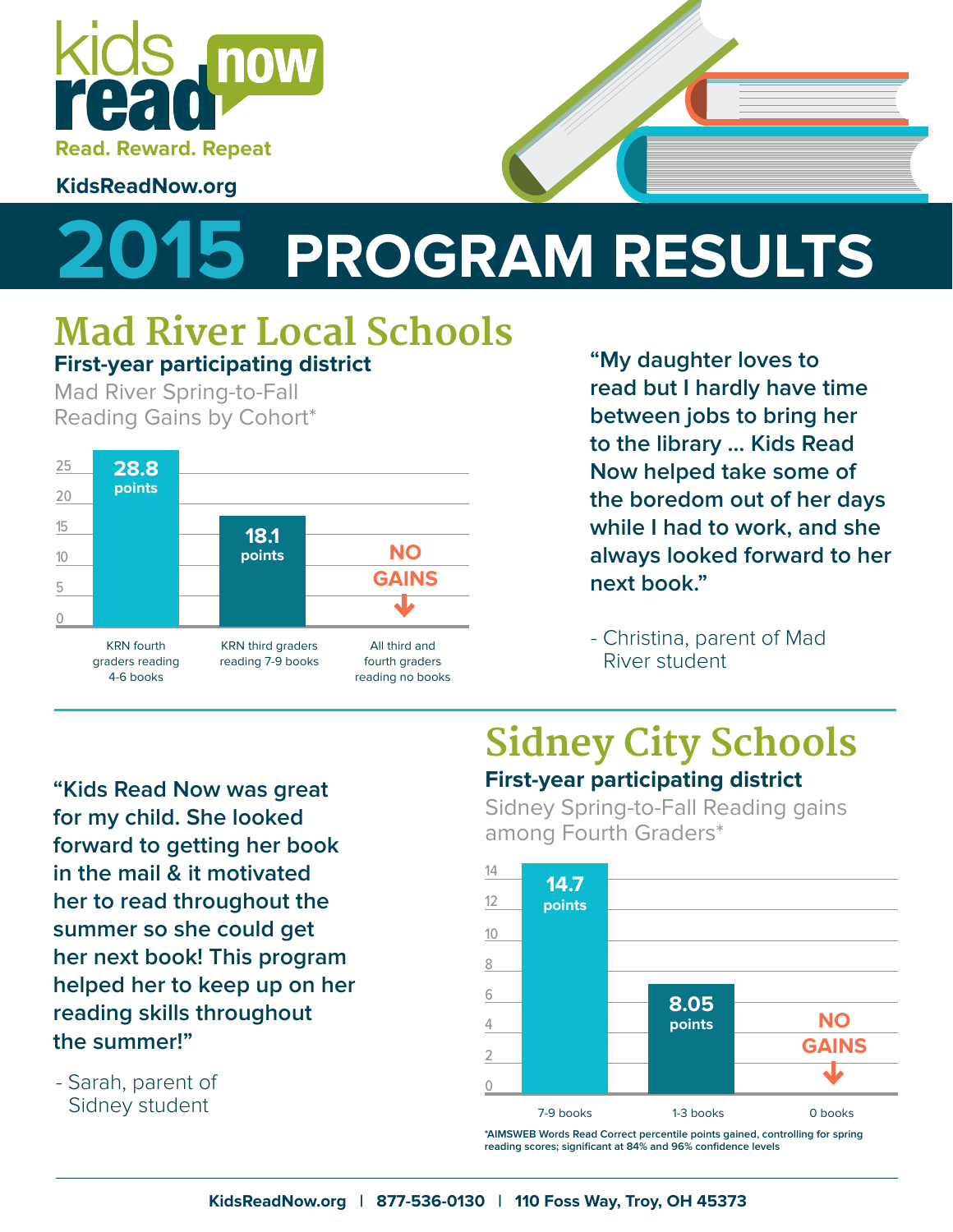# **2015 PROGRAM RESULTS**

## **Trotwood-Madison City Schools**

#### **Second-year participating district**

Trotwood-Madison Spring-to-Fall Reading School Gains by Cohort\*



**\*Normal curve equivalent (NCE) points gained, controlling for spring scores and BELL participation, statistically significant at 89% confidence level**

**"This program helped me keep my child's brain working over the summer break. The projects that went along with the books were a great way to keep him learning and stay focused with the new school year. And he loved getting books in the mail every week."**

- Ranita, parent of Trotwood-Madison student

**"96% of the students who enrolled and participated in Kids Read Now passed the third-grade reading proficiency test, compared to only 60% of students who did not enroll."**

- Garry Martin, Principal of Demmitt Elementary in Vandalia

## **Vandalia-Butler City Schools**

#### **Third-year participating district**

Vandalia-Butler Reading Score Gains among Second Graders\*



**\*Percentile points gained, controlling for spring scores, significant at 80% confidence level**